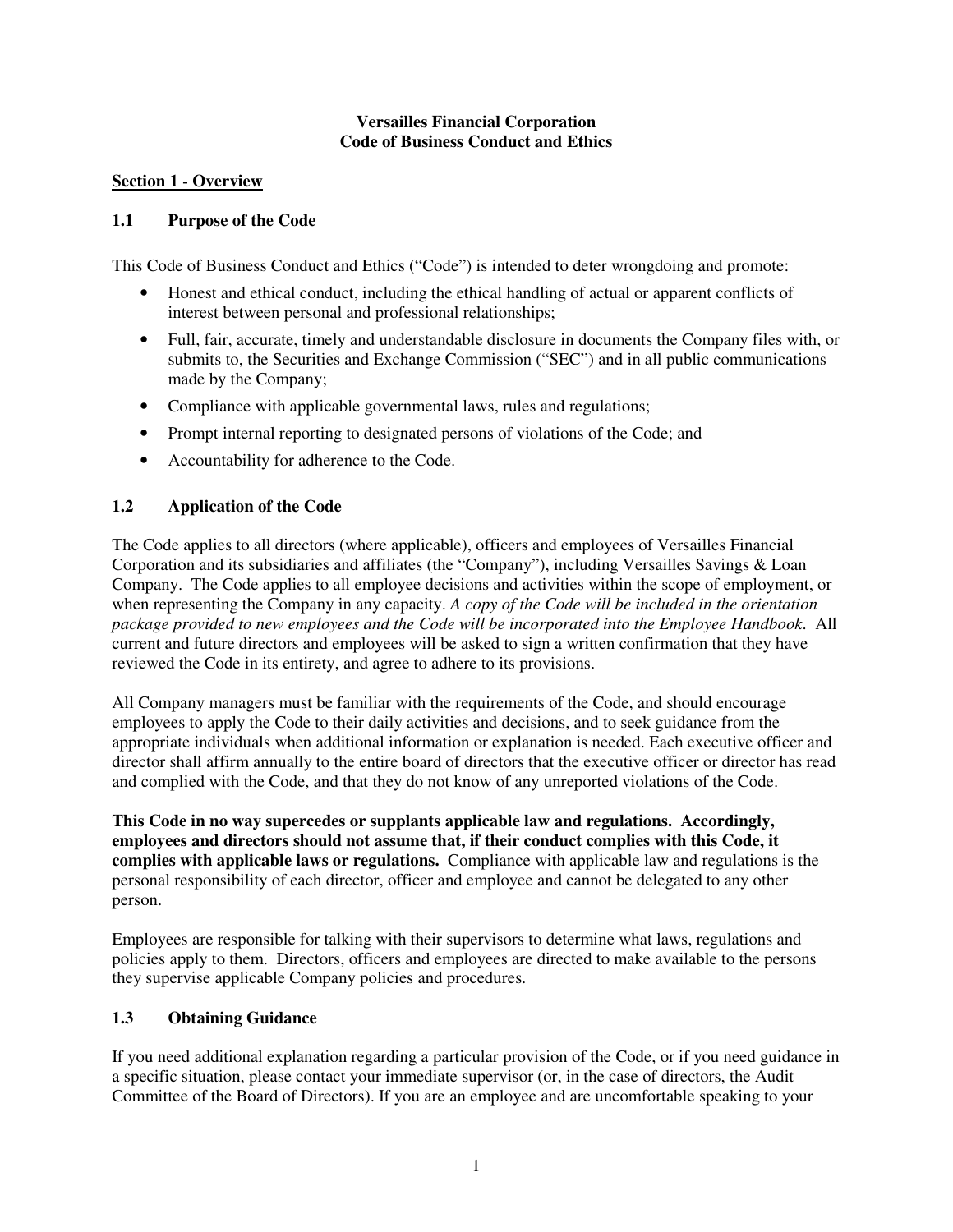immediate supervisor, or if you require additional guidance after having consulted with your supervisor, you are encouraged to contact the Company's Chief Executive Officer.

You may contact any manager for guidance on any sensitive personal matter, such as possible discrimination or harassment.

## **1.4 Reporting Violations of the Code**

Acting with the highest standard of ethics and integrity is critical to the success of our Company, and must be reflected in our daily decisions and actions. It is the duty and responsibility of each employee and director to understand and adhere to the principles provided in this Code so that potential issues may be effectively and efficiently resolved and the valuable reputation of the Company preserved. Any known or suspected violation of this Code must be promptly reported. This includes violations or possible violations involving you, another employee, including managers, or an agent acting on behalf of the Company. Any violation of law, rule or regulation applicable to the Company and/or corporate policy is also a violation of this Code. Violations of this Code may result in disciplinary action up to and including immediate termination of employment.

If you know of or suspect a violation of the Code, including actions or failures to act, immediately report the matter to your manager, the Company's Chief Executive Officer and, in the case of directors, to the Audit Committee of the Board of Directors. If you are not comfortable reporting a known or suspected violation to any of these persons, you may contact the Chairperson of the Audit Committee at the telephone number, address or e-mail address included in our employee manual, or any other member of the Audit Committee, to leave a confidential message.

In addition, concerns regarding questionable accounting, internal accounting controls or auditing matters may be made directly to any member of the Audit Committee.

All concerns or complaints will be promptly investigated and appropriate action taken. No person expressing concerns or complaints will be subject to any disciplinary or other adverse action by the Company absent a knowingly false report. All concerns or complaints may be made anonymously and will remain confidential. Please provide sufficient information to allow parties to properly investigate your concerns or complaints. The Company will retain a record of all concerns and complaints, and the results of its investigations, for five years.

### **Section 2 - Confidentiality of Information**

### **2.1 General**

Every employee has a strict responsibility to safeguard all confidential Company information entrusted to (or known by) him or her. Each employee must respect and maintain confidentiality regarding the transactions and affairs of the Company.

A customer's financial or personal information is strictly confidential and must never be used or disclosed in an improper or inappropriate manner. This information may not be used as a basis for personal investment decisions. Employees must treat confidential customer information in accordance with the provisions of this Code.

Financial information about the Company is not to be given to persons outside the Company unless it has been reported to the shareholders or has otherwise been made available to the public. Exceptions to this general policy include disclosure to attorneys, accountants and other professionals working on behalf of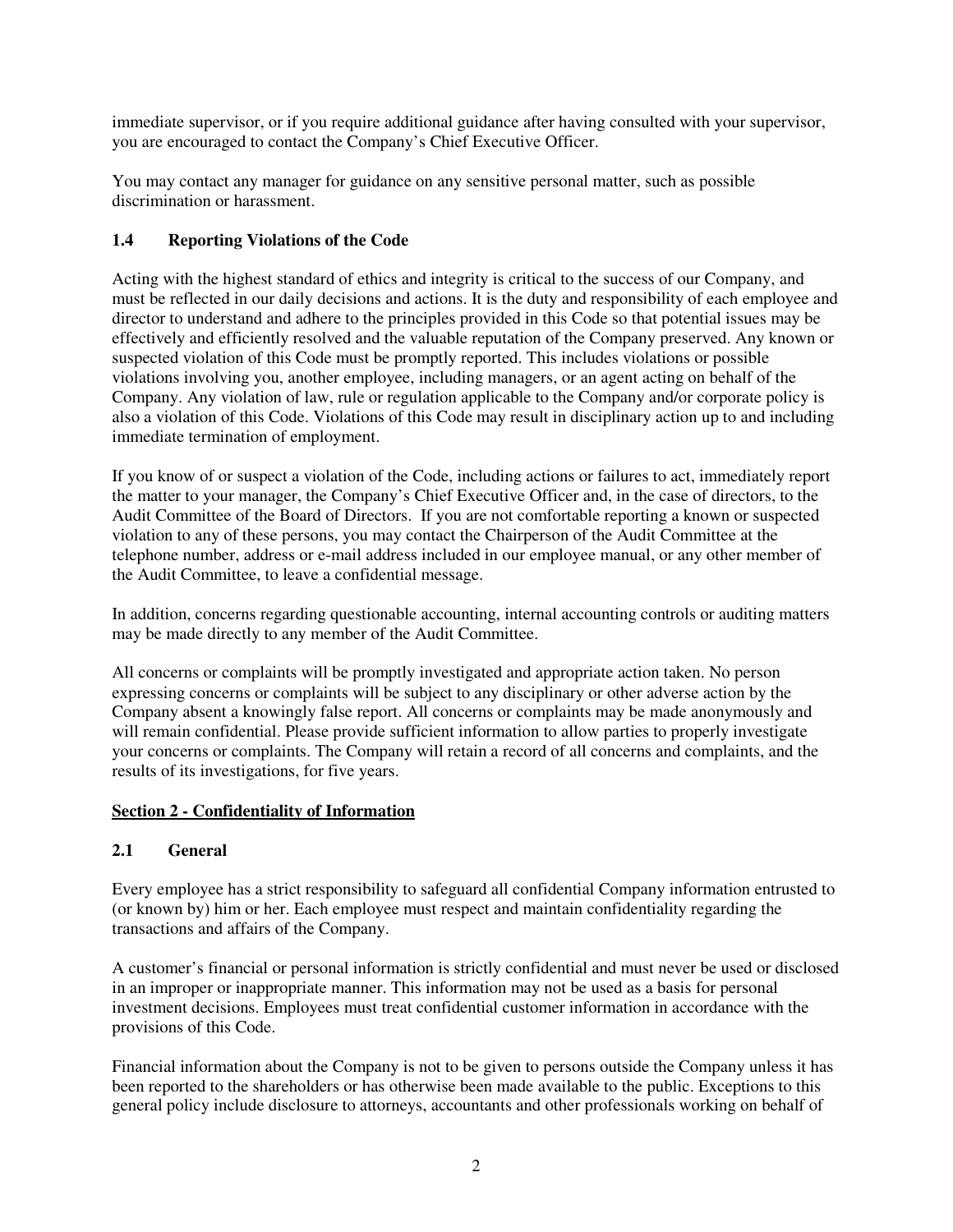the Company, as well as regulatory examiners. Any and all subpoenas of or for information received by an employee of the Company shall be forwarded to our Chief Executive Officer for review and response.

Employees possessing information that could influence decisions regarding the purchase or sale of Company stock must take precautions to ensure that this information is not inappropriately shared with others, including other employees. Employees with material nonpublic information cannot buy or sell Company stock. For more information on your obligations, please contact the Company's Chief Executive Officer.

This section also applies to information inadvertently received by employees, including e-mails, facsimile transmissions, all types of mail, including inter-office mail, and all other forms of written, verbal or electronic communications.

### **2.2 Examples of Confidential Information**

- The identity of customers and potential customers and their personal, business and financial information;
- Non-public business and financial information of the Company;
- Personal information regarding any employee of the Company;
- Personal or non-public business information regarding any supplier, vendor or agent of the Company;
- Information related to, including the identity of, potential candidates for mergers and acquisitions;
- Information regarding the Company's business strategies, plans or proposals;
- Information related to computer software programs, whether proprietary or standard;
- Information related to documentation systems, information databases, customized hardware or other information systems and technological developments;
- Manuals, processes, policies, procedures, compositions, opinion letters, ideas, innovations, inventions, formulas and other proprietary information belonging to the Company or related to the Company's activities;
- Security information, including without limitation, policies and procedures, passwords, personal identification numbers (PINs) and electronic access keys;
- Communications by, to and from regulatory agencies;
- Certain communications with or from attorneys for the Company; and
- Any other information which may be deemed confidential, or which may be protected according to the Company's Customer Privacy Policy.

### **2.3 Examples of Material Inside Information**

Generally, material inside information is defined as any information that is confidential in nature, and that a reasonable investor would likely consider important in deciding whether to buy, sell, or hold the Company's stock. The following types of information, if not generally known or publicly announced, should be considered material inside information and treated according to the provisions of this Code:

- Proposals or plans for mergers and acquisitions;
- Earnings estimates or results, whether for the month, quarter or year;
- Determinations as to cash or stock dividends to be paid by the Company;
- New product innovation, development or implementation;
- Major litigation, adverse regulatory proceeding or material threat of either event;
- Significant operational issues, including changes in reserves for losses, charge-offs or recoveries;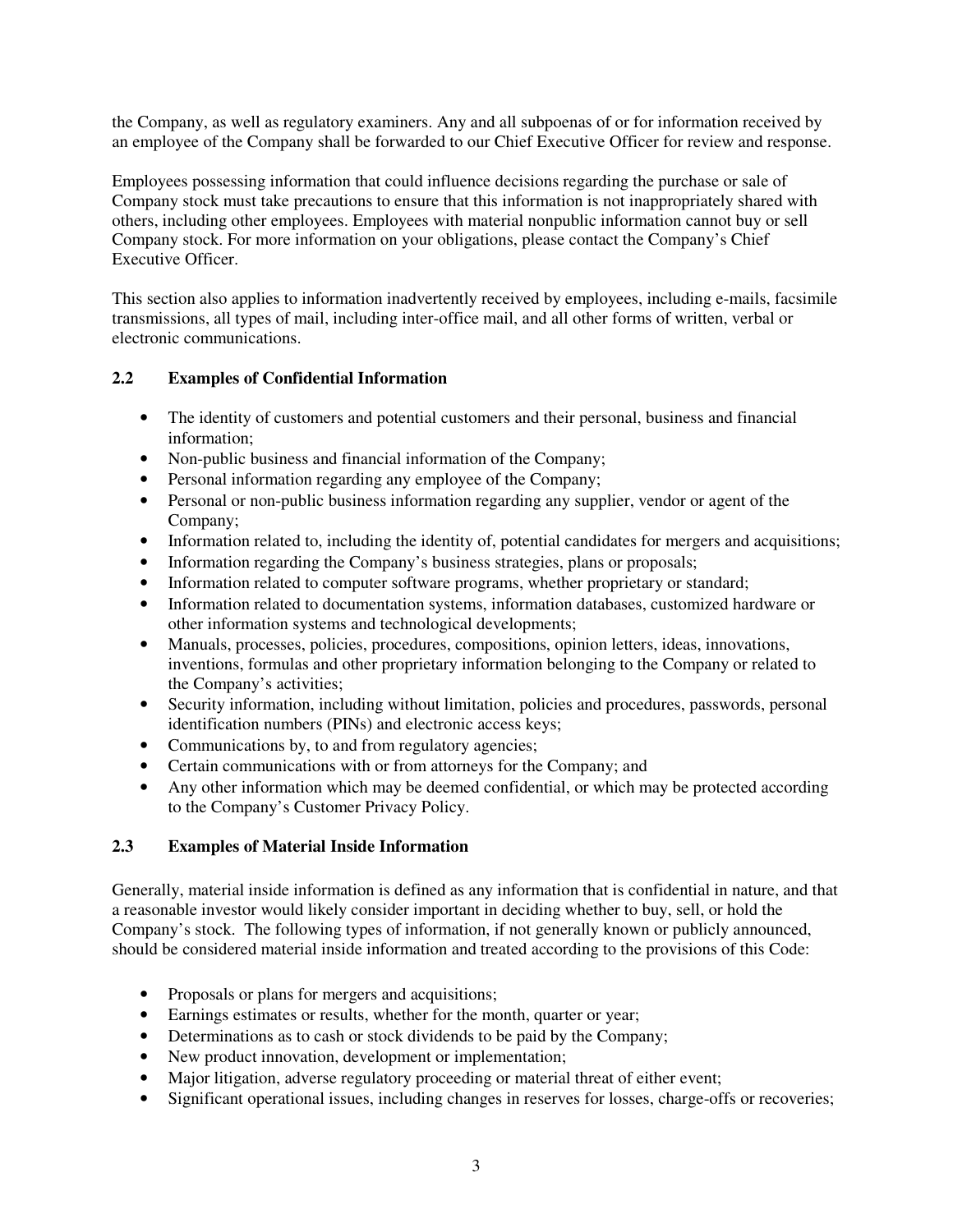- Significant expansion of operations, whether geographic or otherwise, or the curtailment of current or future planned operations;
- Any other information that, if known, would likely influence the decisions of investors; and
- Significant new trends in interest rate risk, interest rate spread or loan performance.

### **Section 3 - Conflicts of Interest**

### **3.1 General**

Our ability to act fairly and with integrity is critical in maintaining the trust we have established with our customers, our shareholders, our suppliers and vendors, our regulators and the communities we serve. Everyone must avoid any action or situation that conflicts with the interests of the Company or its customers, or which gives the appearance of a conflict. The appearance of a conflict can at times be as damaging as an actual conflict, and can diminish the valuable relationships we have developed with others. We should consistently conduct ourselves in the best interests of the Company, its customers, shareholders and employees, and should avoid situations that have the potential to impair or affect independence and objective judgment. Any potential conflict of interest must be approved in advance by the Company's Chief Executive Officer. If it involves a director or executive officer, the matter must be approved in advance by the Audit Committee of the board of directors.

### **3.2 Personal or Related Business Opportunities**

Directors and employees must avoid conflicts involving business opportunities that may arise as a result of their service or employment with the Company. These conflicts not only damage the Company's reputation but also may constitute criminal violations of federal law. The following are brief guidelines regarding improper business opportunities or relationships that must be reported. These guidelines are not intended to be the only business situations that may involve a conflict of interest.

- Accepting a business opportunity from someone doing business with or wanting to do business with the Company that  $(1)$  is not available to other individuals on similar terms; or  $(2)$  is made available to you because of your position with the Company.
- Personally accepting a business opportunity that belongs to the Company.
- Engaging in a business opportunity that competes with the Company, whether directly or indirectly.
- Engaging in a business opportunity with the Company through an entity in which the employee or director has an undisclosed interest.

Employees must disclose to the Chief Executive Officer and directors must disclose to the Audit Committee if a relative or business associate of the employee or the director provides or is seeking to provide goods or services to the Company.

# **3.3 Employment Outside of the Company**

Outside employment may compromise an employee's judgment or impede the employee's ability to act in the Company's best interests. Accordingly, full-time employees may not work full-time for another employer. A part-time employee may work for another employer, and a full-time employee may work part-time for another employer with the written approval the Company's Chief Executive Officer (or with the approval of the Company's Audit Committee with respect to outside employment by the Company's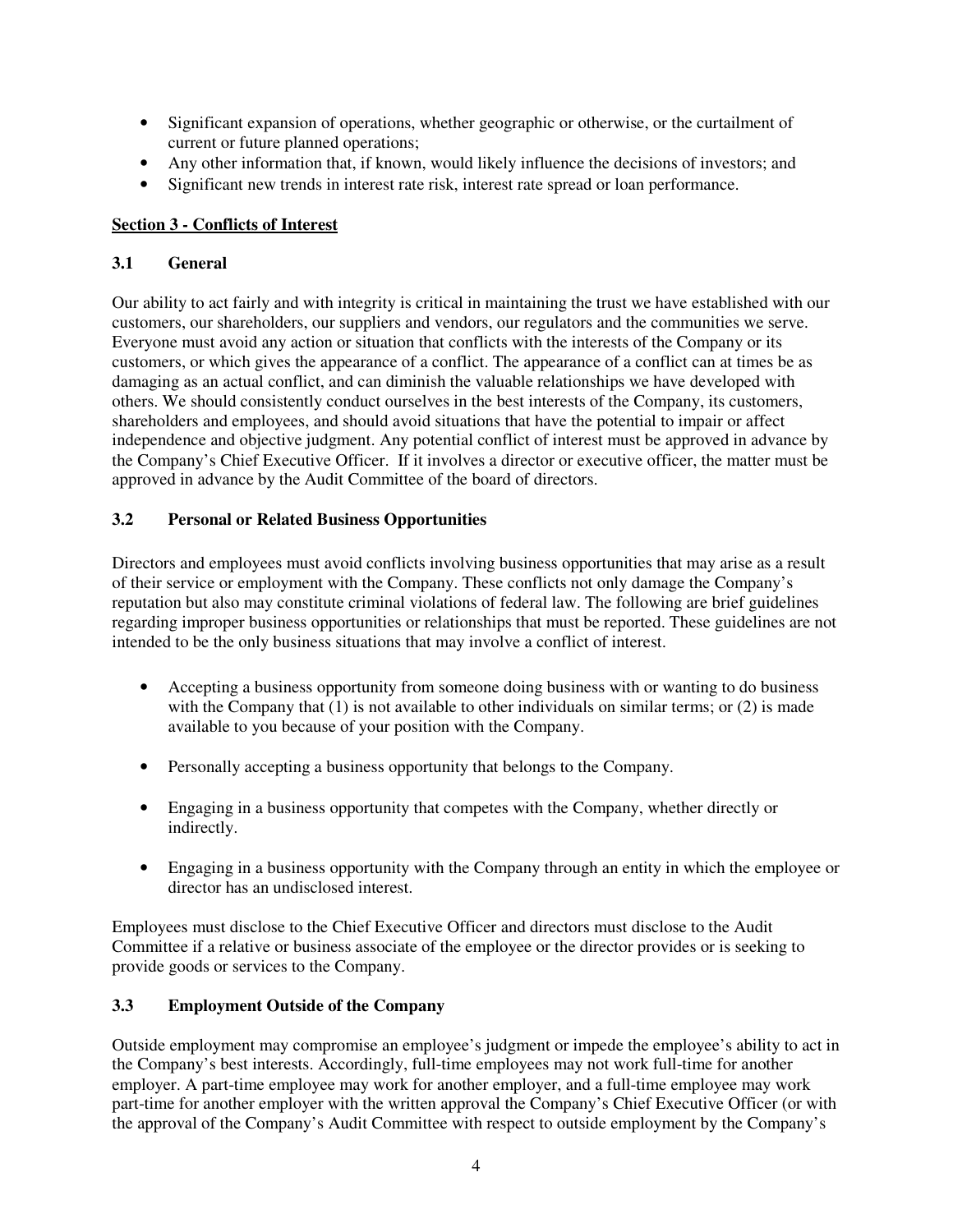Chief Executive Officer), provided that such employment does not place the employee in a position of competition with the Company, whether direct or indirect.

## **3.4 Preferential Treatment in Providing Services**

Every customer and employee is entitled to respect, courtesy and equality. Employees must provide the highest level of professionalism and service on a consistent and equal basis. The following are guidelines on how to avoid preferential treatment of certain individuals or businesses.

- Employees must avoid favoring the interests of certain customers, suppliers or other employees. All standard practices, policies and procedures apply to all similarly situated individuals and the general public.
- Employees must avoid the appearance of, or actual preferential treatment for themselves, relatives, friends or business associates. Employees may not be involved in Company matters regarding their own business or the business of their relatives, friends or business associates. In these situations, employees should have an unrelated employee handle the matter.

#### **3.5 Gifts To and From Directors and Employees**

Directors and employees are discouraged from accepting gifts of any kind in their capacity as a representative or an employee of the Company. Soliciting or accepting anything of value in connection with a business transaction may be a violation of law, with penalties including both monetary fines and imprisonment. A director or employee, however, is permitted to accept gifts of nominal value, except if the gift would affect, or may be perceived to affect, the judgment or objectivity of that individual or where there is an intention to influence or reward any business decision or transaction, whether before or after the decision or transaction is discussed or consummated. **Gifts exceeding \$100.00 in value must be reported to the Chief Executive Officer within ten (10) days of receipt.**

We recognize the following exceptions to the prohibition on accepting of gifts, which are listed below and which would not violate this Code:

- Meals and entertainment. Employees may periodically give or receive meals, refreshments, or other forms of entertainment, including tickets to sporting events, etc., if:
	- The items are of reasonable value; and
	- The purpose of the meeting or attendance at the event is business related.
- **Advertising and Promotional Materials.** Employees may occasionally accept or give advertising or promotional materials of nominal value, such as pens, pencils, notepads, calendars, etc. Gifts of promotional and advertising materials should not exceed \$100.00 in value.
- **Cash and Personal Gifts.** Gifts to employees from customers may be intended as sincere expressions of friendship and appreciation based on the personal relationships that develop in the normal conduct of business. Gifts of cash, in any amount, and any other gifts valued in excess of \$100.00, whether in the form of food, merchandise, unusual discounts, entertainment or the use of customer or supplier facilities, should be courteously declined as contrary to Company policy. Properly handled, this can be done without offense. Gifts of cash include cash equivalents such as gift certificates, checks, money orders, securities or other items that may readily be converted to cash. However, acceptance of gifts, gratuities, amenities or favors based on obvious family or personal relationships (such as those between the parents, children or spouse of a corporation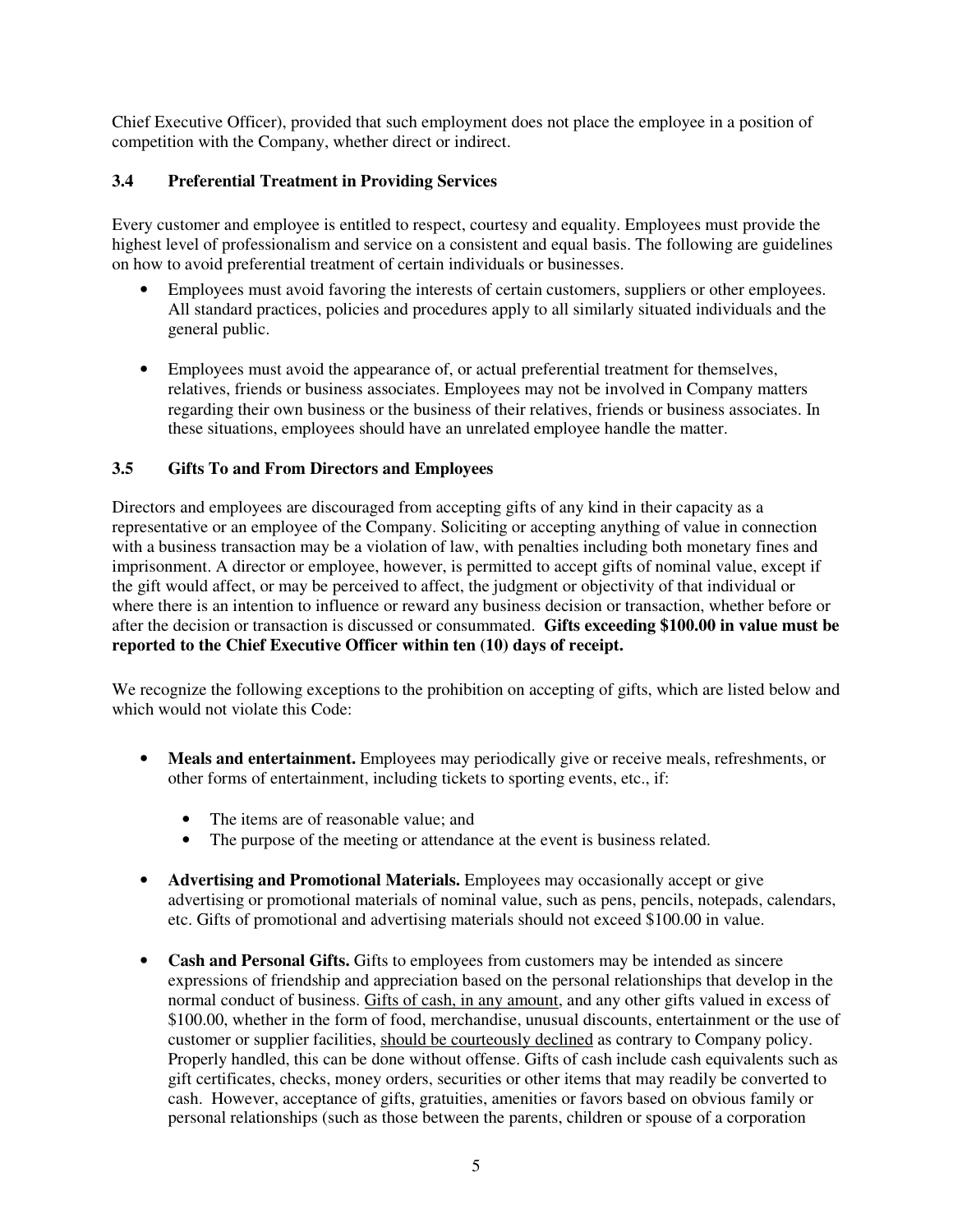official) where the circumstances make it clear that those relationships, rather than the business of the corporation, are the motivating factor are acceptable.

- **Gifts Rewarding Service or Accomplishment.** Employees may accept gifts from a civic, charitable or religious organization specifically related to the employee's service or accomplishment.
- **Discounts or Rebates.** Employees may take advantage of discounts on the Company's products or services if they are offered to all employees generally. Employees may also periodically accept discounts or rebates on merchandise or services from a customer or supplier, provided that such discounts or rebates are offered with the same terms and conditions to all other employees, and the value of such discounts or rebates does not exceed \$100.00. This limitation does not apply to discounts or rebates widely available to the general public.

### **3.6 Gifts to Government Officials**.

Various laws and regulations impose certain restrictions on giving anything of value (including office space, meals, transportation, etc.) to elected and appointed officials, including employees of the Company's regulatory agencies. Registered lobbyists are subject to additional restrictions. Employees should consult with the Chief Executive Officer before entertaining or providing goods or services to any such person.

### **3.7 Memberships on Corporate Boards or Advisory Committees**

If you are an employee (other than the Chief Executive Officer) and are considering accepting an invitation to serve as a board member of an outside company, advisory board, committee or agency, you must first obtain appropriate approval from the Company's Chief Executive Officer. The Chief Executive Officer must first obtain appropriate approval from the Company's Audit Committee.

The Company's consent is not required for membership on the boards of charitable or community organizations, as long as such activity does not conflict or interfere with your duties as a Company employee and does not reflect negatively on the Company.

In general, it is permissible for employees to serve as a director (or in a substantially similar capacity) of another company only under the following circumstances:

- The other company must not be a competitor of the Company or be engaged in a business that enhances the marketability of or otherwise supports the products or services of a competitor of the Company.
- If the company is one in which the Company has invested, the prior consent of the Chief Executive Officer of the Company must be obtained.
- You must not make, participate in or influence decisions on behalf of the Company that relate to the Company's relationship with the other company.
- The company's business must not be illegal, immoral or otherwise reflect negatively on the Company.

### **3.8 Other Potential Conflicts of Interest**

No statement of policy can address all situations that may present a conflict of interest for employees or directors. The Company must rely on the character, integrity and judgment of its employees to avoid those situations that may create a conflict of interest, or the appearance of a conflict. In situations not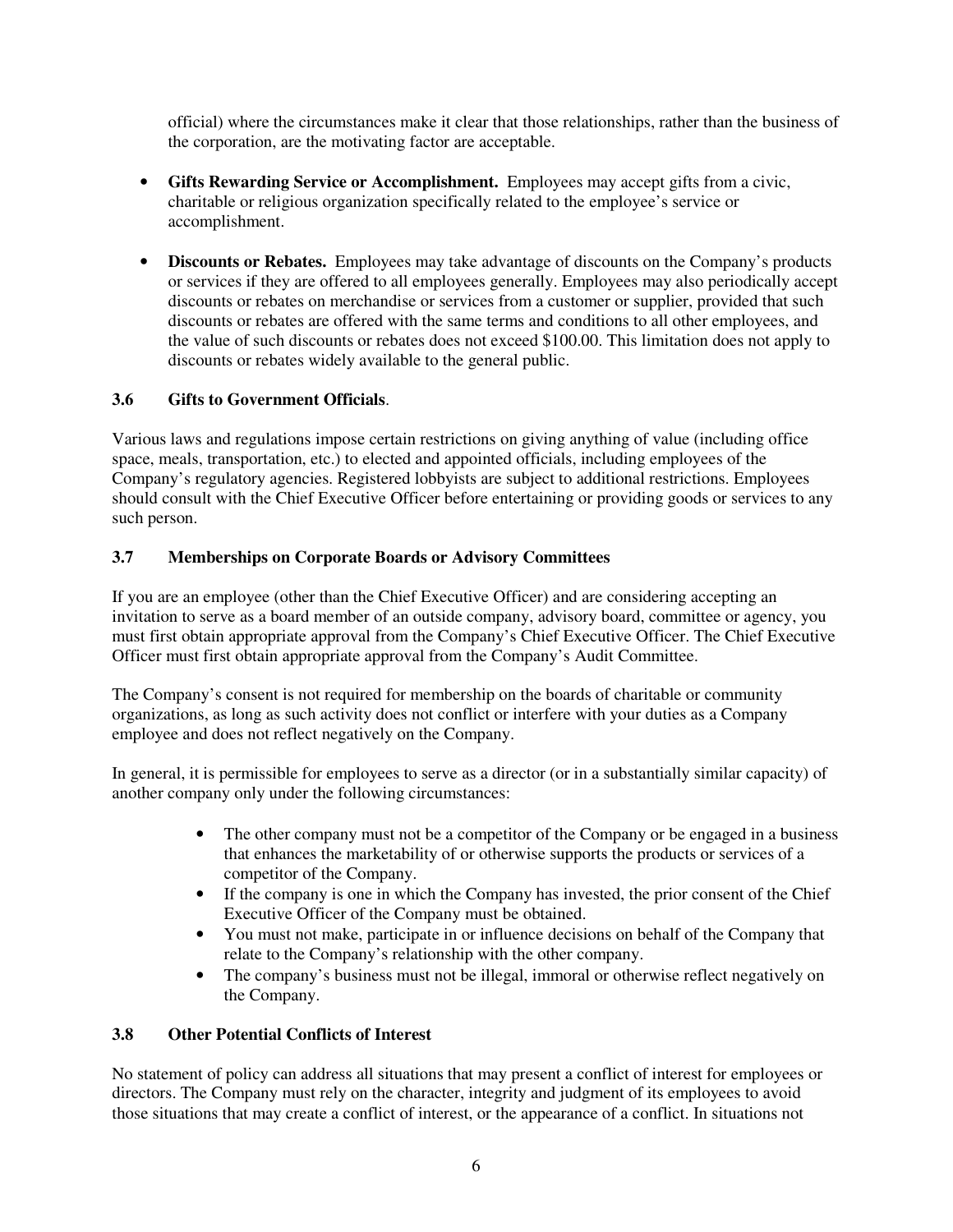specifically addressed in this Code, or in instances in which employees or directors need additional guidance or explanation regarding a particular situation, employees (other than the Chief Executive Officer) are encouraged to consult their immediate supervisor, or to contact the Company's Chief Executive Officer. Our Chief Executive Officer and directors should consult the Audit Committee regarding these matters.

### **Section 4 - Use of Company Property and Company Time**

## **4.1 General**

In order to maintain our efficient operation, all Company property should be closely protected and used primarily for business-related purposes. This limitation includes, but is not limited to, the following:

- Employees' use of Company technology, including voicemail, electronic mail, facsimiles, internet and other electronic communication should be primarily for business-related purposes, and should be used in a manner that does not adversely affect the Company's reputation or that of its employees;
- Employees should exercise caution in safeguarding all electronic programs and technology, data and communications, including any and all information accessed inadvertently or in error;
- Employees should exercise a reasonable amount of caution in ensuring the physical security of Company property, including laptop computers, mobile telephones, pagers and other mobile equipment belonging to the Company, especially when such property is used off Company premises;
- Employees should not use, modify or provide access to Company property, including facilities, records technology, data and documentation, except as authorized in the course of employment; and
- Employees should not create or use unlicensed copies of computer software programs, whether proprietary or standard.

# **4.2 Use of Intellectual Property**

Any and all innovations created by a Company employee in his/her capacity as an employee shall become the exclusive property of the Company, and cannot be used for any other purpose without the express prior written consent of the Company. These innovations are generally considered "intellectual property," which belong exclusively to the Company, and include, but are not limited to, the following examples:

- Innovations in products and services;
- All forms of expression prepared by employees of the Company in the course of employment, including those committed to paper, e-mail, facsimile transmissions, computer memory, audio, video or other tangible medium;
- Any work product of an employee created or developed in the course of employment whether or not it qualifies as an invention for patent protection;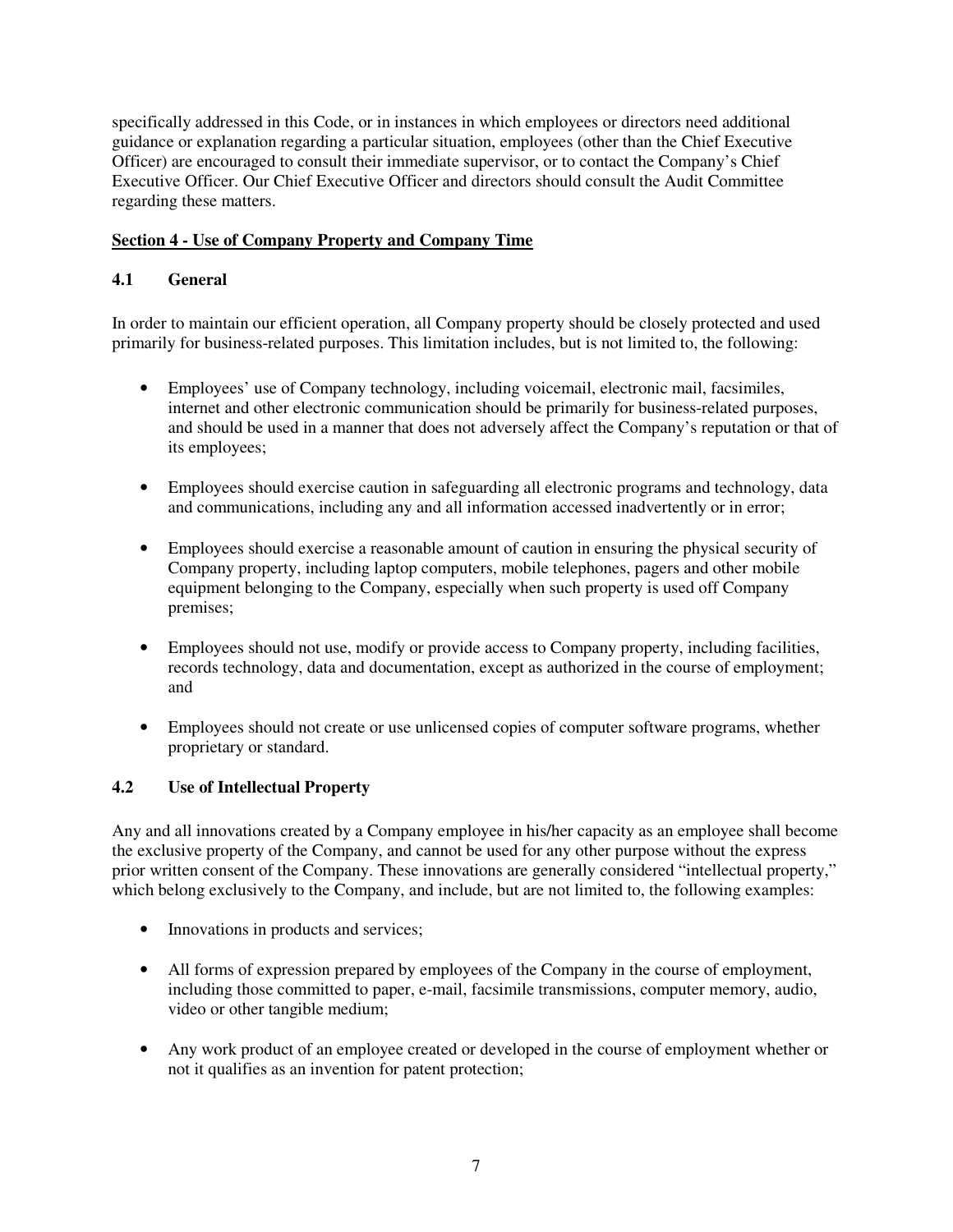- All confidential information such as computer software programs, manuals, handbooks, documentation, customer lists or databases, client profiles or marketing strategies and plans; and
- All Company names, trademarks, servicemarks, product names, program names and other forms of identification.

### **4.3 Removal of Company Property**

The improper removal of Company property from its premises is prohibited. This includes unauthorized disclosure or transmittal of Company information or Company records or materials to outside parties. Upon termination of employment with the Company, employees are required to return all Company property to the Company. This includes intellectual property, described in Section 4.2 above, all hard copy and computer stored information, data and documentation, whether originals or copies, customer lists and databases, computer hardware and software, statistical or other scientific analysis, product pricing information, including formulas and models, financial data and analysis, cellular telephones and pagers, corporate credit cards and telephone access cards, facilities access cards and keys, and any other Company information or property obtained or acquired during an employee's tenure with the Company. To the extent permitted by applicable law, the Company reserves the right to withhold compensation or other payments from employees until all property has been returned.

### **4.4 Use of Company Time**

During working hours and during any period of time that an employee is utilizing Company facilities or equipment, employees should devote substantially all of the employee's time to his/her employment duties.

### **4.5 Rebates or Refunds to Company**

Payments to or by employees in the nature of a bribe or kickback are strictly prohibited. Any rebate, refund or any form of compensation not specifically provided by or authorized by the Company, received either directly or through a third party and paid either to or by employees is prohibited. Company policy permits employees to retain miles or points earned from airlines, hotels, car rental agencies, etc., for personal use, and therefore miles or points are excluded from the requirements of this provision.

### **4.6 Accounting Practices**

All employees are expected to observe and comply with generally accepted accounting principles, the systems of internal controls and disclosure controls and procedures established by the Company and provisions of the federal securities laws requiring that corporate books and records accurately and fairly reflect in reasonable detail the financial condition and results of operations of the Company. Company policies are intended to promote full, fair, accurate, timely and understandable disclosure in reports and documents filed with the SEC and in the Company's public statements. In furtherance of these requirements, employees must practice the following:

- No false, misleading or artificial entries shall be made on corporate books, records and reports for any reason;
- No undisclosed or unrecorded corporate funds or assets shall be established for any purpose; and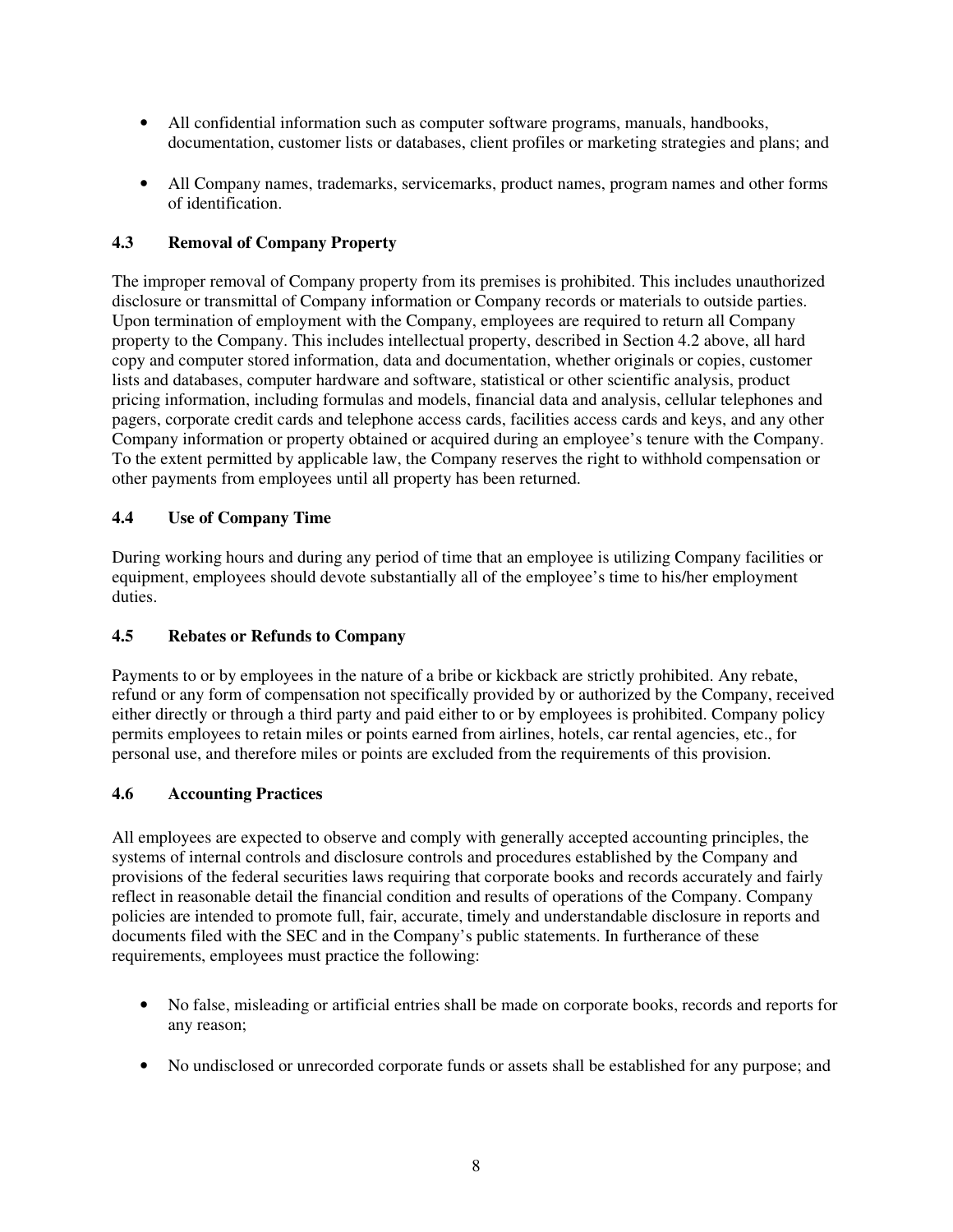• No payments from corporate funds or other assets shall be approved or be made with the intention or understanding that any part of such payment will be used for any purpose other than that described by the documents supporting the payment. All payments must be supported with appropriately approved purchase orders, invoices or receipts, expense reports or other customary documents, all in accordance with established policy.

In accordance with the rules promulgated by the SEC under the Sarbanes-Oxley Act of 2002, it is unlawful for any officer or director of the Company or any other person acting under the direction of such person, to take any action to fraudulently influence, coerce, manipulate, or mislead any independent public or certified accountant engaged in the performance of any audit of the Company's financial statements for the purpose of rendering such financial statements materially misleading.

### **Section 5 - Political, Governmental and Non-Profit Contributions and Activities**

### **5.1 General**

Employees may participate in our government and political processes. However, participation must be in the employee's individual capacity and not as a representative of the Company. Only lobbyists, employees and agents of the Company who have been formally engaged to act on behalf of the Company may participate in political activities in that capacity.

No employee may make a contribution on behalf of the Company, or offer the use of Company facilities, equipment or personnel in connection with any political party, candidate or election, whether partisan or non-partisan.

#### **5.2 Participation in Non-Profit Organizations**

Employees are encouraged to actively participate in non-profit organizations that support the communities and customers served by the Company. The Company provides many opportunities for its employees to participate in non-profit services and events, and also encourages employees to participate in activities beyond those sponsored or promoted by the Company.

In instances in which an individual participates in non-profit activities or services in their capacity as an employee of the Company, employees must do so with the same level of ethics, professionalism and integrity exercised in the workplace. This includes a duty to avoid situations that may present a conflict of interest or the appearance of a conflict. Employees must not represent that they are making decisions on behalf of the Company. Any pledge or gesture of the Company's support or participation in a non-profit organization must receive advance approval from the Company's Chief Executive Officer.

#### **Section 6 - Personal Conduct**

#### **6.1 General**

Employees are the Company's most valuable asset, and the proper conduct of employees is essential to the success of the Company. It is imperative that all employees conduct their daily activities, transactions and interactions with customers, fellow employees, our regulators and others with the highest standard of integrity and professionalism. Employees should act in a courteous and considerate manner at all times, and should be respectful of the rights of others. Employees are expected to refrain from any dishonest or inappropriate act in connection with their employment. The Company, at its discretion, is the sole determiner of what types of conduct are improper, and what, if any, action will be taken in instances in which employees exhibit improper or inappropriate behavior. Inappropriate behavior includes any activity